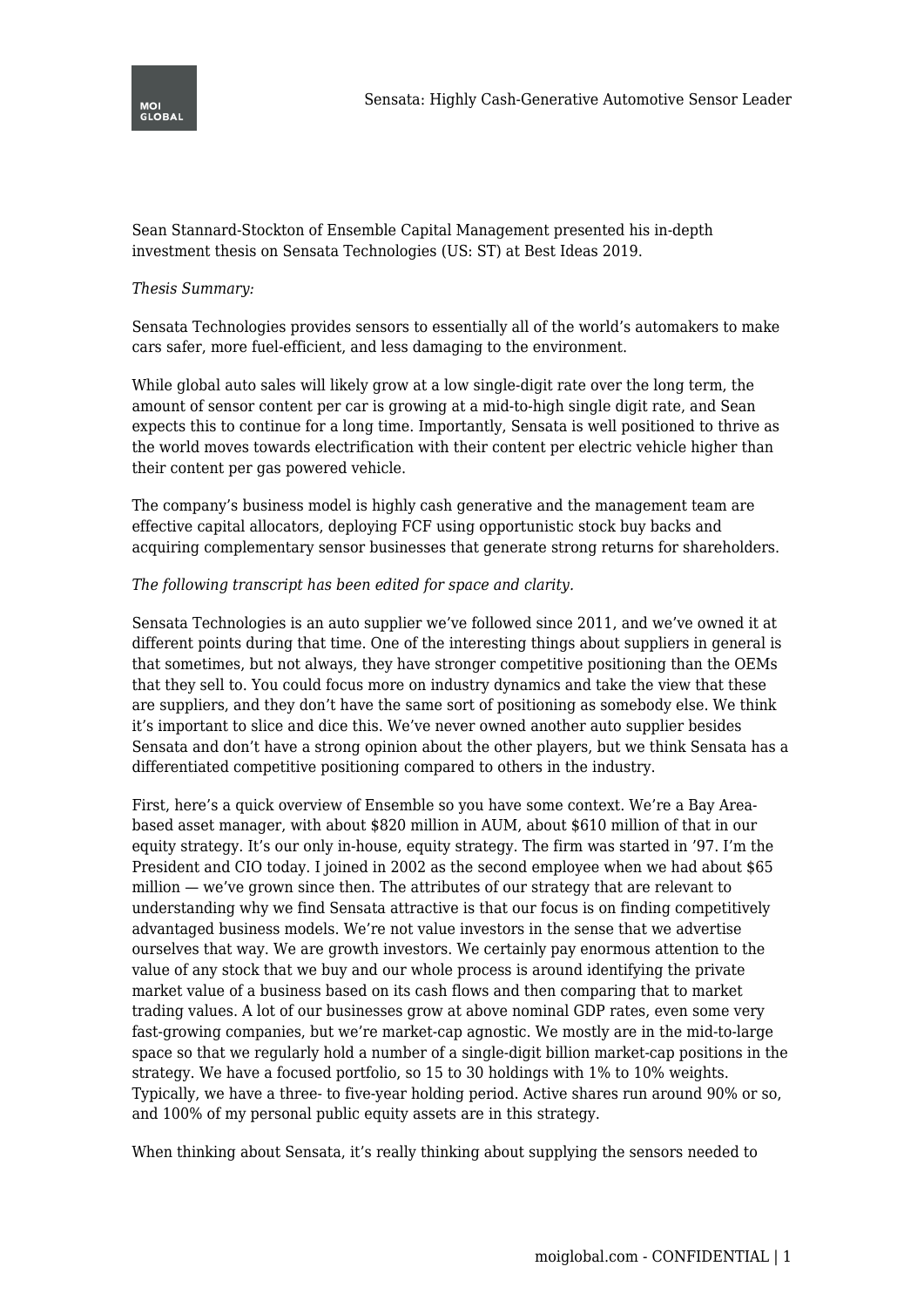build the car of the future. The business was a division at Texas Instruments over a decade ago, it was taken private by Bain, and then later taken public as Sensata Technologies. The key secular growth driver for the business is the increase in sensor content per vehicle. Auto production, that end market, is clearly a cyclical industry, and not one that we think is going to grow all that much even over the longer term. The driver of the reinvestment opportunity for the business is about serving an increased need for sensor content per vehicle. Having followed the stock for a long time, I think one of the best ways to trade this stock — and I mean that over a longer-term timeframe — is that when there are cyclical production concerns, it's a good time to buy the stock, and when people are overly optimistic about the production cycle, it's a good time to sell the stock, because that's basically a low-growth long-term driver, and it's really about the content.

What is a sensor? Sensata's key area is safety. Tire-pressure sensors are really important  $$ those are mandated in the U.S. and Europe. If your tire blows out on the freeway, people die. This is a very important sensor. Tire-pressure sensing is also complicated because it needs to be inside the wheel, which is actually rotating very quickly, and so it needs to communicate wirelessly with the rest of the car. China is only now implementing tirepressure sensor mandates, and Sensata is one of the leading providers there. We think that's a driver of growth.

Occupancy detection is a sensor that tells a car whether or not there is an adult or a child or no occupant sitting in the passenger seat, and to pull out an airbag if necessary. Emissions control is very important. Examples would be an eight-cylinder car that deactivates two cylinders once it hits cruising speed on the freeway to reduce emissions and improve fuel efficiency. Particulate filters — it goes to the emission scandals in Europe around diesel. This has been an important issue for them. Something to be aware of — though we think it's a minor thing in the grand scheme of things — is that diesel cars use more Sensata sensors than gas-powered cars. I'll go in depth a little bit later around different types of cars and their sensor content, but the shift away from diesel in Europe towards gas-powered cars is a near-term drag on Sensata's sensor content per vehicle, so you need to be thinking about that. On the flipside, there's obviously much more focus on emissions control across all car types in Europe, and that's a positive for Sensata.

Other sensors would include the basic smart car technologies, although Sensata is not focused on infotainment-type sensors — that's mostly a commodity business. Their sensors are more focused on things that drive the car — that are mission critical — and also are often operating under harsh conditions, like inside the internal combustion engine, although they also have a lot of content in electric vehicles and hybrid vehicles, which I'll talk about. Within that smart category, you have cabin comfort sensors, rain and light sensors — as you approach a curve, a modern Mercedes or BMW will recognize that you're turning and rotate the headlights at an angle to better illuminate where you're driving. All those sorts of things are driven by these sorts of sensors.

A key point is that these sensors are really cheap. Most of them are a couple of dollars each. If they fail, however, cars crash and people die. Less dramatically, a failed sensor can cost thousands of dollars in repairs because you have to pull out or replace an entire engine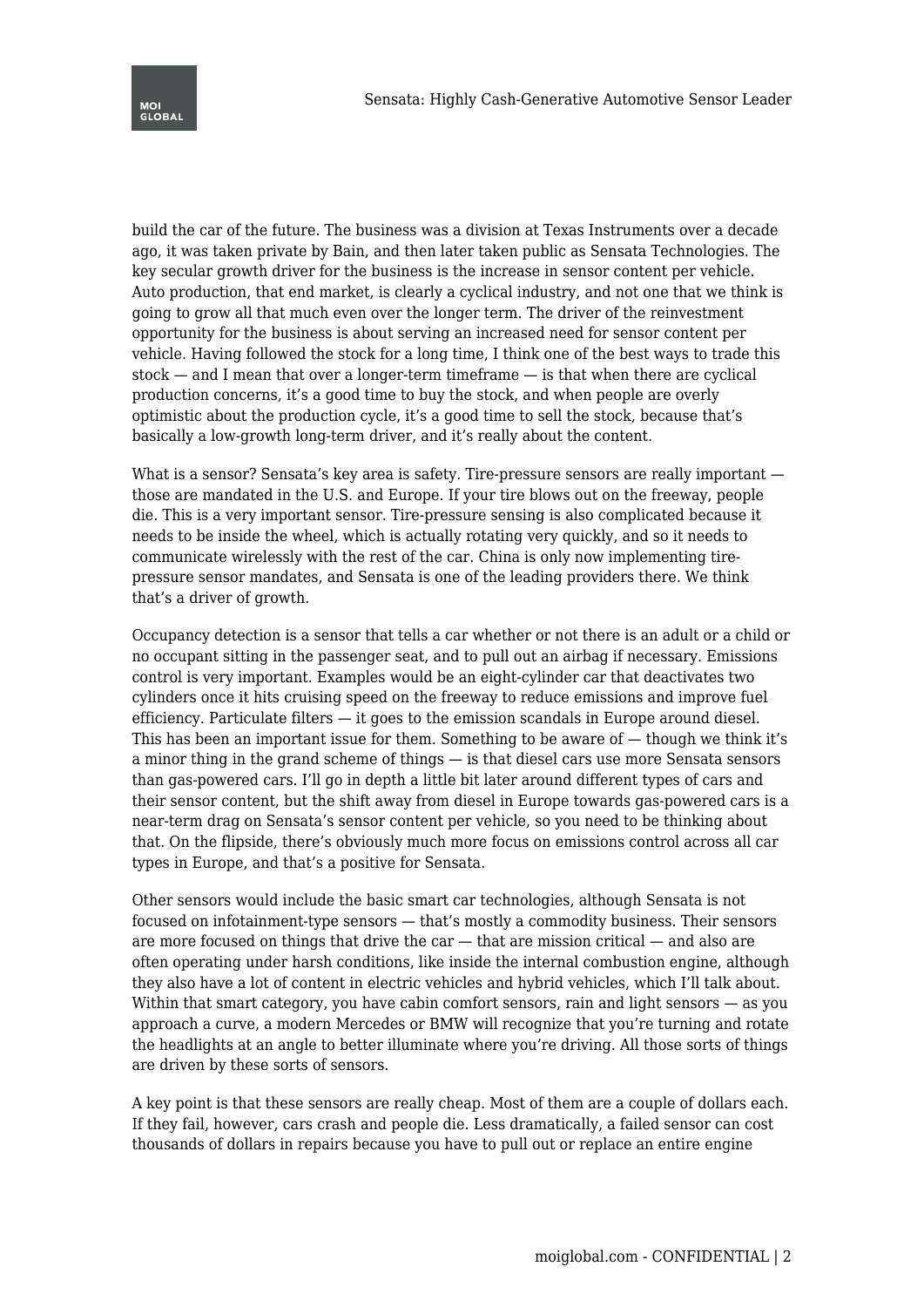system that's dependent on that sensor. So despite the fact that these sensors are cheap, they're mission-critical products. They make up a very small percent of the cost of the overall car, which means that the auto makers have no incentive to cut costs on the sensors — they just want sensors that work — because if you cut the cost of your sensor portfolio in a car in half, it would be completely immaterial to the cost of the car.

Let's talk about production cycle a bit because the stock is down a lot, and this graph explains why it's down. It shows a 25-year, almost 30-year history of auto sales in the U.S. We think auto sales in the U.S. are at normalized levels. There was this big decline from the recession and then there was the recovery. This is not secular growth. Yes, of course, population is still growing. You also have more people using other forms of transportation, and you have fewer people who have three cars — they have two cars or one car. There's really been no growth in car sales over the last 20 years, and that's the way we think about the U.S. production market. It's going to move up and down, but it's not a growth driver over a multiyear timeframe. There have been worries about production declining until just recently. There can be cyclical pullbacks, but we don't think there's any reason to believe that it is well above a normalized trend. If it was, then you would be worried that a decline to a lower level becomes permanent. Our view is that any declines from these levels are going to see a subsequent recovery, which is what we saw after the last recession.

This graph is European auto sales. One thing to note on the U.S. graph is these were annualized monthly numbers. It's a much smoother chart than for Europe and China. Bloomberg doesn't report those in the same way, so the Europe and China numbers are actually monthly. It's a seasonal business, so it fluctuates. The pink line there is the 12 month rolling average. You have a bit of growth here — it's been about 1% annually over the last 20 years, similar to population growth, so this is a no-growth production market over the very long term. There will be a mix shift in the types of cars, and we'll get to the sensor content per car because mix shift does matter a lot for Sensata. But we don't see any reason to think that auto sales in Europe are extremely extended and need to reset to lower levels. Instead, any sort of material decline would likely be offset through a cyclical recovery.

In China, it's a totally different business. This is the growth engine of global car sales. It's a bigger market than the U.S. — more cars are sold in China than in the U.S. — yet auto sales per capita in China are less than half the level of developed markets, so that's why it's still growing. You need more cars for the number of people that live there, as the country industrializes and modernizes. Growth has been about 5% per year annually, but it's volatile. This is monthly numbers, so some of that is just the seasonality, but even thinking about any smooth numbers, you still have more volatility. Over the past five years, growth has averaged about 5%, similar to the longer-term growth rate. But in 25% of all those months — the 60 months in the past five years — in a quarter of those months, you've seen year-over-year declines. Setting aside the recent more persistent weakness in China, you just need to be aware that even in the context of a growing auto market, the Chinese auto sales frequently print negative year-over-year numbers, which can look scary if you haven't followed it longer. More recently, it started to decline more persistently. Chinese auto sales went into decline last summer  $-$  in July, sales were down, and it has declined every month since. It's finished down about 6% for 2018, which is the first decline in Chinese auto sales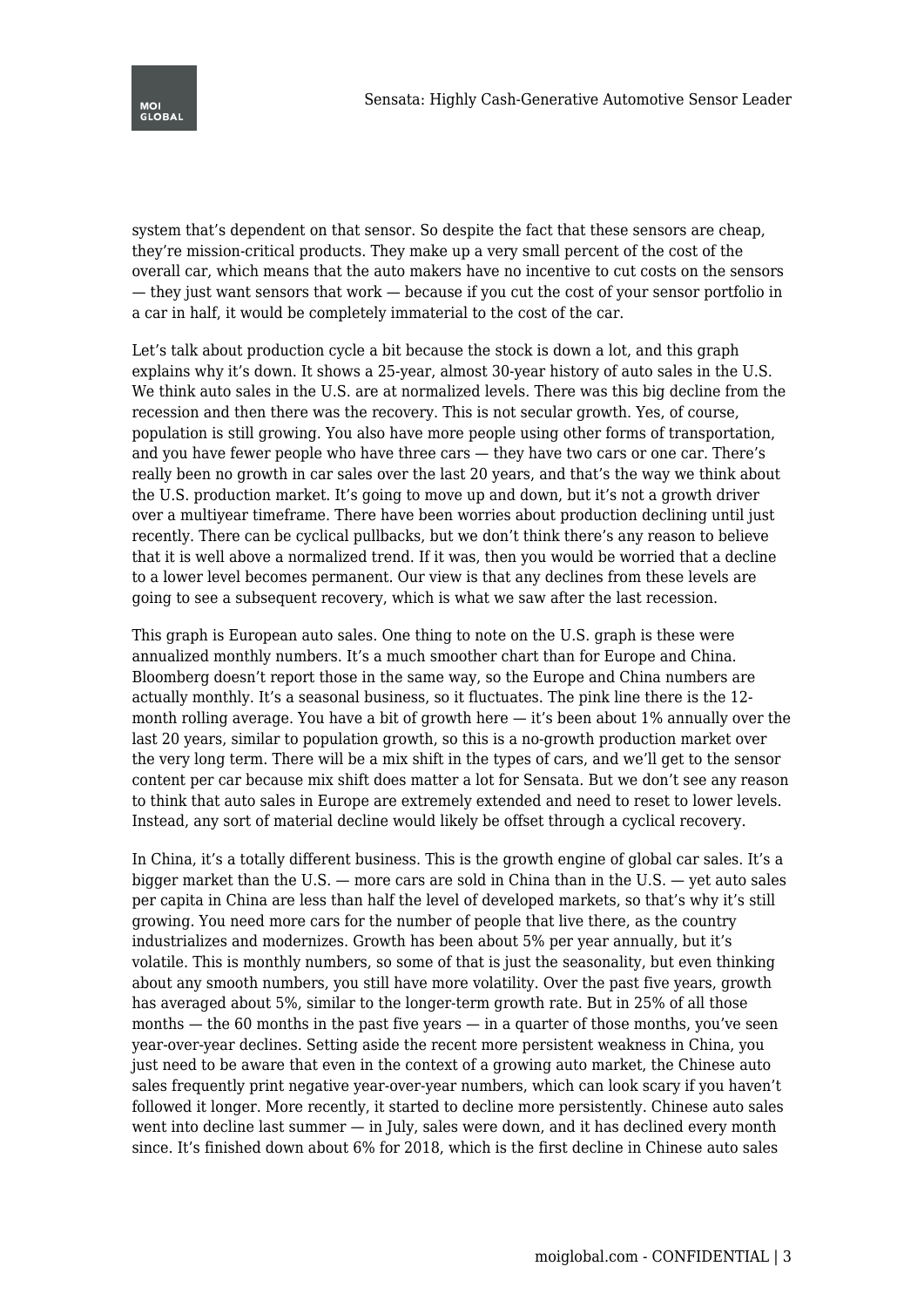in about 25 years. Some of this in the second half has to do with very strong sales in the second half of 2017 — some of this is just a lapping issue, which you can see on the chart by looking at the end of 2017. There's a real possibility, however, that 2019 could be down again. We're not Chinese economic experts, but we have a number of companies in different industries that have exposure to China, and we believe that the Chinese economy has slowed quite a lot. While it may still be growing, it may be effectively recessionary conditions. We would not discount the potential for car sales in China to decline in 2019. GM has issued guidance for 2019 and is forecasting flat sales in China, as well as in the U.S. Sensata themselves said at the end of October that they saw no reason to believe that car sales in China would decline materially in the year or two ahead. They did not set aside the possibility it could be down 3%, 4%, 5%. What they were saying was that there's no reason to see a big correction or collapse.

Because auto sales per capita are going to keep growing in China, we think any kind of declines in China's auto sales will be offset by cyclical rebounds. Looking at this chart and our own analytics, we don't see any reason to think that things are particularly extended there. The right time to buy into a cyclical trend is when it's down, so the real question is whether or not trends are inflated above long-term levels, which we don't think they are, but this is the key risk to owning Sensata. This is why the stock is down as much as it is. The market is worried that global auto production, in China in particular, will see contracting auto production, which would mean contracting purchase of sensors. Sensata can offset some of that through growth in content per vehicle, but not completely.

This graph shows global auto sales. If you assume the developed market sees no growth in auto sales and China grows at 3% rather than the 5% they have historically, you get about 1% annual global production growth. There are other markets besides the U.S., Europe and China, but those are the key drivers. That is the large majority of global auto sales. Notice the pink line — not the red arrow line but the pink line which is the 12-month moving average — it's rolling over. Looking at this chart, there's very little reason to think that you're in a hyper extended part of the cycle that needs to contract. Our basic viewpoint over the longer term  $-$  and I'll look at the growth model a little bit later on  $-$  is that there's about 1% global growth in auto sales, which is less than we've seen historically, but we think it's a very reasonable and conservative number going forward.

Content per vehicle: the average mature-market vehicle — something like a Honda Accord or similar — has about \$40 per vehicle in Sensata sensor content. That's the relevant number that has room to expand. The average luxury car would have over \$100 in sensor content per vehicle. If you think about how cars develop, the features in luxury cars tend to gravitate to more average-price cars over time. Things like an occupant sensor, or the headlights that I mentioned earlier, or a whole range of things that are initially standard in luxury cars generally become standard on the more average car over time. It's not that the mature-market or the average car will reach the same level as luxury cars, but they will both increase over time. The luxury car segment gives you visibility into how much the sensor content per car could grow in your average car, because all those features are going to get cheaper and cheaper and come into the average car over time.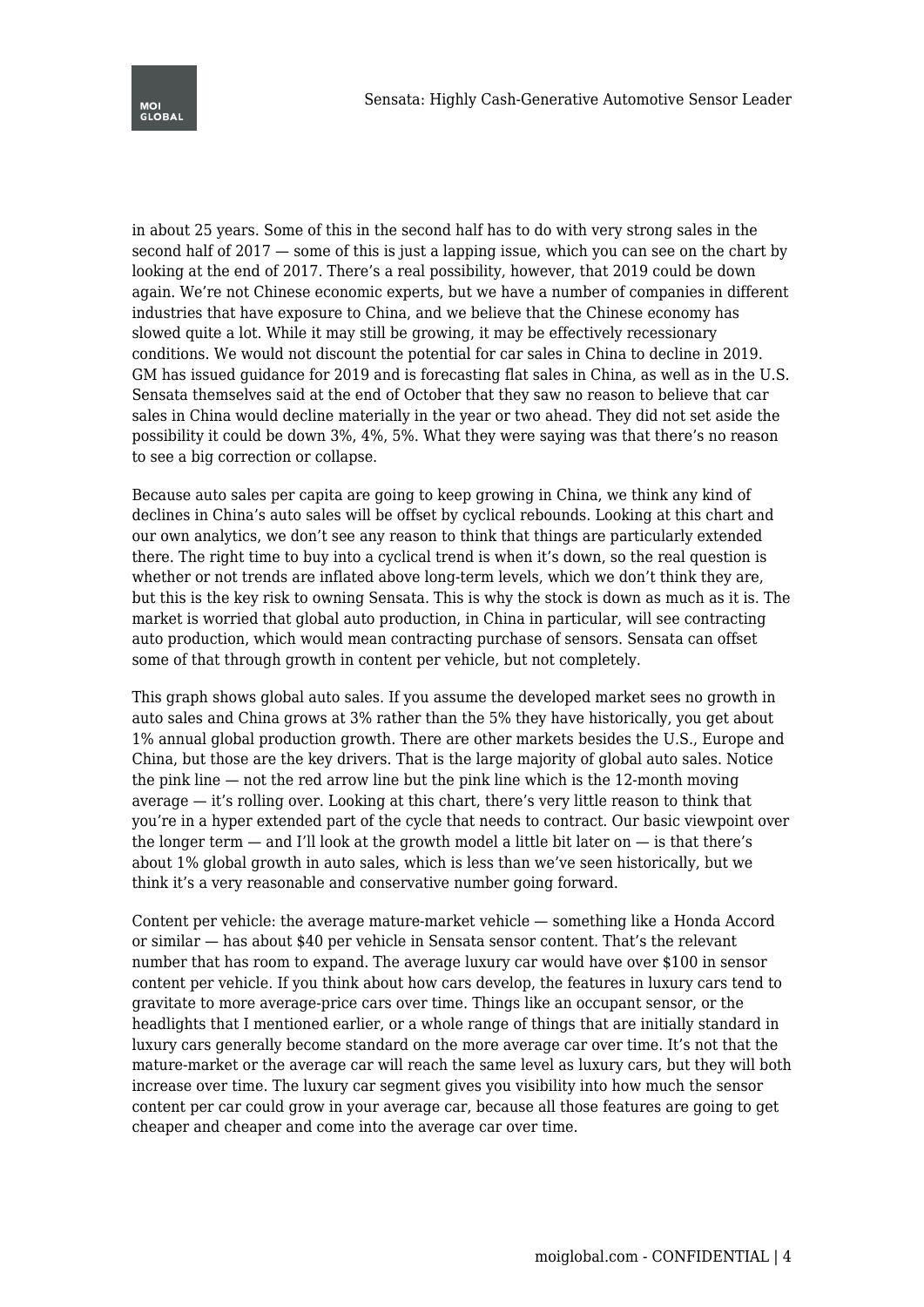The average Chinese car has only \$10 of Sensata content per vehicle, which has doubled over the last three to four years. Sensata expects it to grow by another 50% over the next three years. If you think about the average Chinese car, the basic entry-level car, in years past it might not even have had airbags. Now they're starting to have all of the sorts of things we're talking about. I mentioned the tire pressure sensor mandate, and that's a big one. That's something that Sensata really dominates. It's a lot of content, and it's been mandated that all Chinese cars have this over the next couple of years.

In terms of electric vehicles, at Ensemble our view is that electric vehicles are going to be adopted over a 10- to 20-year period at a faster rate than what we think is the general consensus. We do not discount at all the viability of electric vehicles. A couple of years ago, Sensata's sensor content per electric vehicle was much lower than for a gas vehicle because a lot of their sensors — or at least their competitively advantaged sensors — were those that operate inside the internal combustion engine under very high heat and harsh conditions, and that's what was special about those sensors and why they were so important — like the example of temporarily disabling a cylinder that I mentioned earlier. Over the last three or four years, the company has been intentionally adding electric vehicle sensor content, and then recently purchased a company called GIGAVAC, which has sensors that are more than just auto sensors, but their key auto customer is Tesla. With that purchase, Sensata's sensor content per electric vehicle doubled from \$20 to \$40. They're not on par with your average gas vehicle, so any shift to electric vehicles would not be a headwind, but Sensata expects its content per electric vehicle to grow more quickly than gas, and so it will quickly turn into a tailwind. We now believe that any shift to electric vehicles would be a tailwind, no longer a headwind to Sensata. Hybrids, which have to have a gas engine plus all the electric stuff, are \$100 plus. We don't think that's the model for the future, but hybrids are another category and that would be a very positive attribute if, in fact, hybrids gained a dominant or bigger share of the overall market.

Looking at the growth model for the business, we talked about 1%-plus global production growth, and sensor content per vehicle across all vehicle types back on a 5% to 7%. Pricing is negative 1% to 2%, which could make it seem that they're not competitively advantaged since they don't have pricing power, but what's happening is they are signing multi-year contracts with the OEMs to supply sensors and are baking-in price reductions, because like most businesses, the cost of doing these things as you increase volumes goes down. So that is not pricing pressure from competition — it's just how they write their contracts. An interesting attribute we'll talk a little bit about later, is the fact that Sensata works with all the major global automakers, and they've worked with many of them for more than 20 or 30 years. Sensata engineers go to work every day in the automakers' facilities. That's where their desks are. It's not like they're coming in for a visit — they work there. You can think of a Honda Civic, for example, like a car platform, and the Sensata engineer is the person who designs the sensors for that car when it's being designed, in collaboration with Honda. (And I'm just giving Honda as an example — I don't know if the Honda Civic was actually designed with Sensata or not.) Once it's designed in, that platform — such as the Honda Civic — lasts for a long time. Carmakers build a platform and they keep it in place, so there is constant reordering of sensors. They're not going out and rebidding the market for new sensors. Sensata doesn't have a catalog — these are all custom-built sensors. It's not like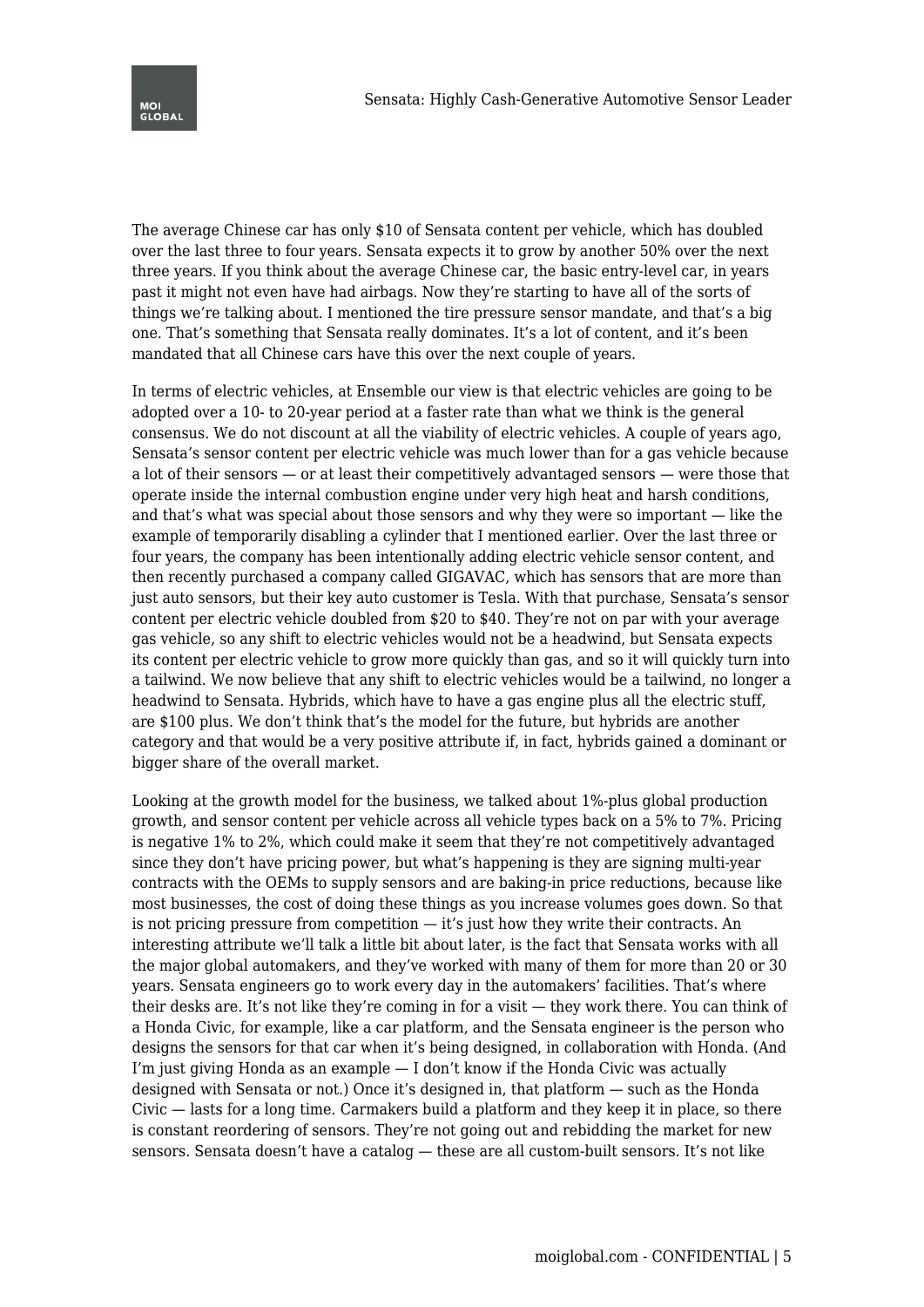

three years into a new platform, the OEM goes out and says, "Hey, I want to rebid my sensor portfolio." At \$40 per car, why would they bother? It wouldn't be worth their time to pick up the phone and solicit bids and look at them, let alone actually switch to somebody different.

Pricing is negative 1% to 2%. This leaves a revenue growth of 4% to 6%. We put 4% to 6% plus although the company's guidance is 4% to 6%. They've brought their guidance down some in recent years. Production's been slowing, and they had some challenges around the cyclicality of heavy off-road vehicles — trucks — where you had big declines in production, and now they're starting to see a big rebound in that. We would like to think that sensor content can grow more in the high single digits rather than the mid to high. It's not a huge differential, but if for the next five years this business, ex any M&A, grows at closer to 7% or 8% or maybe even 9%, if you have a shift to electric vehicles, it wouldn't be very surprising to us, but our valuation is more predicated on a mid- or somewhat above mid-single-digit revenue growth rate. Their business has an ongoing margin lift and its operating income growth is around 10%, so you have a solid, mid- or high-mid-single-digit revenue grower with more like 10% multi-year operating income growth — pre-tax, pre-interest operating income growth. I'll talk later about the interesting tax impact for Sensata, but it is what you're buying into.

When we think about businesses to invest in, as I mentioned at the introduction, we focus on businesses that are competitively advantaged. Before looking at the valuation, before thinking about anything around growth or anything like that, we're just looking to understand how a business is competitively advantaged. Our belief is that the market systematically underprices competitively advantaged businesses because the market systematically underappreciates the ability of those companies to prevent competition from coming in and stealing their market or their profits. This is the keystone of what we're looking for. If a company is not competitively advantaged, we don't care how cheap it is or what its opportunity is. We pass on it.

I talked about the engineers working for decades in the office of the automaker. That's an unusual setup. You don't see too many suppliers who work in the facility of a company. The other thing is mission critical and low cost. This is something we look for across our portfolio. We're a generalist portfolio manager — we own 20 or 25 positions typically. If you look at something like Paychex, which is a business we've owned for a long time, that's a totally different business from Sensata. The cost of payroll processing is very low. In any business, if it went to zero, it would not show up in the earnings report for anything material, and yet, if you don't pay your employees, that's pretty mission critical. This general attribute of mission-critical products that are low cost, the overall structure is something that we find very attractive in a lot of businesses. In addition, the failure cost of these sensors is very high. Sensata works with every major automaker except for Toyota, which has a captive sensor maker called Denso. For a long time, that was the only major automaker that didn't work directly with Sensata. However, in recent years, Denso and Toyota have been turning to Sensata to have them make sensors that were too challenging for Denso to make at a high enough quality. That speaks to the technical proficiency the company has. Even though we don't think of that as an insurmountable competitive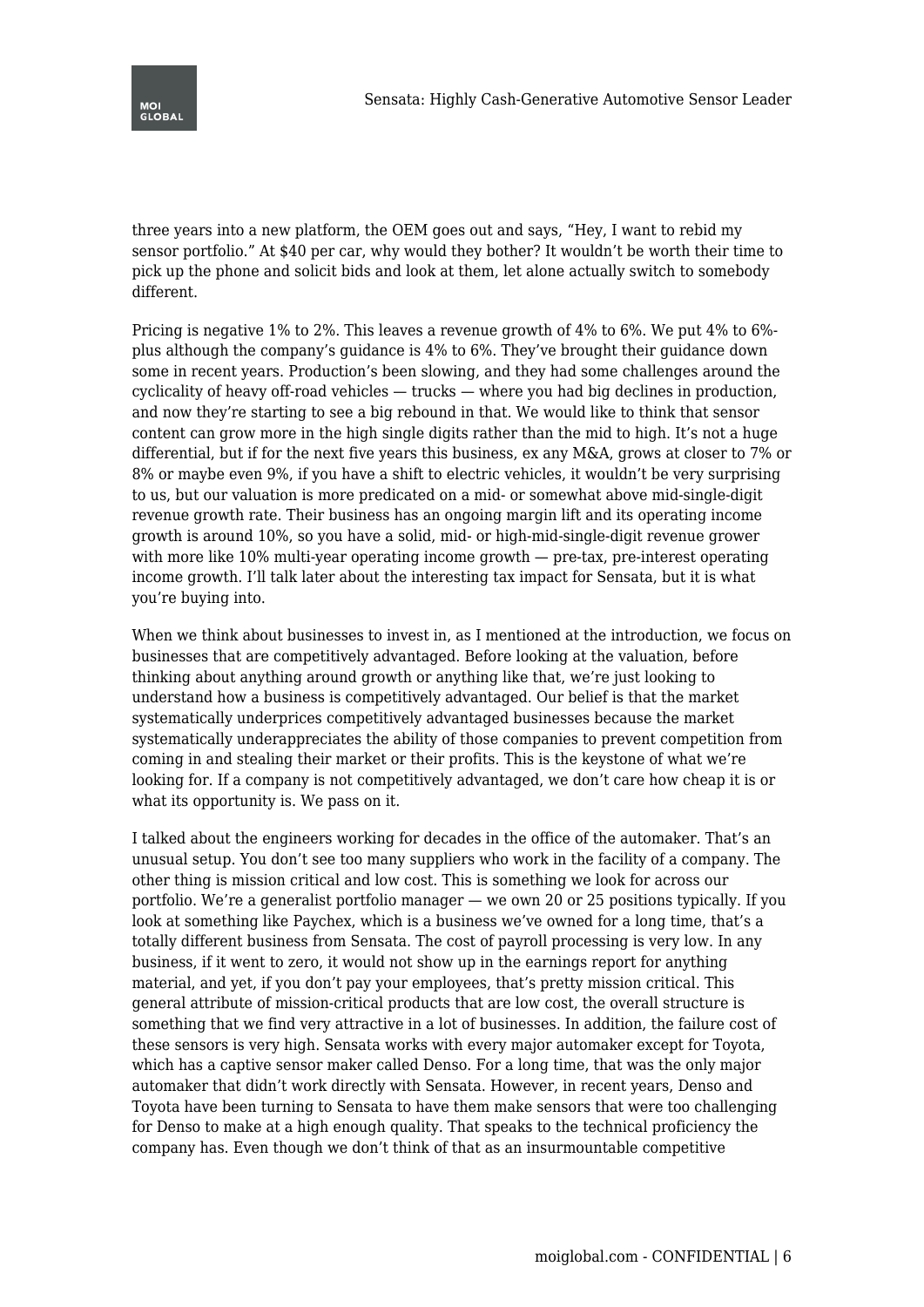advantage, it's real because one of their few competitors has said, "Here, you make this."

Moving on to threats and risks to the business. Autonomous vehicles — it's unclear to us whether or not this is a risk or an opportunity. Like with electric vehicles, we believe that autonomous vehicles are going to have a faster, higher adoption rate than we think the consensus is, although there are certainly people on Wall Street that are a lot more bullish. We have an investment in Alphabet — we have a view on the value of Waymo, their autonomous driving division. We've seen what we consider to be some outrageous valuations from some analysts on the street of what Waymo might get to, and one of their assumptions is extremely rapid adoption of autonomous vehicles. We don't share that view, but we do think that over the next decade or two, it's a very real thing that's going to happen. Some people might say if there are autonomous vehicles, they're going to be operating all the time, so you'll have fewer cars around. You won't need as many cars to move people if these cars are moving all the time. I think the average car is parked 95% of the time. An autonomous vehicle maybe has a much higher utilization rate.

However, human drivers are a key sensor element in cars that automakers depend on. If you're driving your car on the freeway and you start hearing a weird knocking noise in the engine, you know to pull over and figure out what's going on. There is a wide range of things like that where the human is a sensor for how the car is doing, and the automakers don't have built-in sensors for those things. If you remove the driver, it's not just removing the navigator. It's also removing the key sensor of the car's health and what's going on with the car. We believe that autonomous vehicles will have dramatically more sensor content, not just in navigation but throughout the entire car. You have this push and pull. However, even if you have fewer cars per capita through autonomous vehicles, you will not likely see a decrease in miles driven, and it's miles driven that deplete a car and require it to be replaced, which means a new car with more sensors. So even if you see fewer car sales in an environment of autonomous vehicles, that may be offset with higher sensor content per vehicle and much more frequent sales. This is a mixed one that we're tracking closely.

A global recession is obviously a risk. Moving on to industrial sensing, I'm very focused on auto in this presentation — it's about 75% of Sensata's business — but they also do sensors that are industrial sensing. This can be things like commercial HVAC systems and airplanes. We don't think it's as competitively advantaged as the auto business, but it certainly is a growth opportunity for them and an area that we think is a positive thing for them to participate in.

In terms of debt and capital allocation, remember that they have a private equity background. Bain took them private and then took them public. Their CEO has been with them through all of that. They have a private equity mindset that we like in that they are thinking about their M&A, what is their hurdle rate, what's their return, what's their ROI on buybacks. They are targeting a 3x EBITDA debt structure. They have a very variable cost structure, and so they're not quite as cyclical as you might think. I think their team is informed and smart about capital allocation and reinvestment, and also, private equity people generally run higher debt than average. Some investors might look at this and say they're too aggressive in their capital structure, but we think that they're doing a good job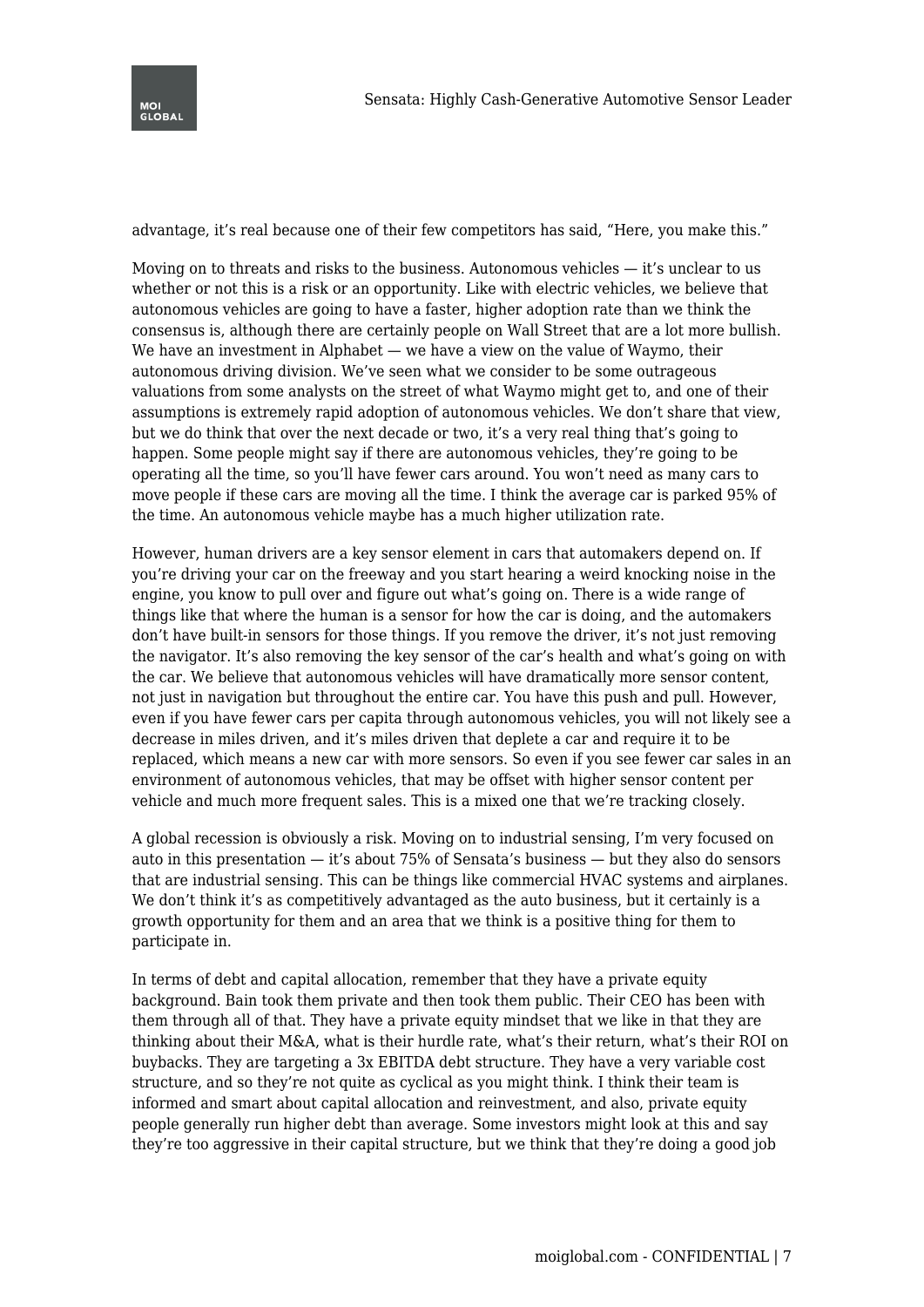## optimizing it.

This graph shows the valuation of the business, your forward multiples. We believe the stock is priced as if a major recession or a major decline in auto sales, which typically go together, is on the horizon. Big declines in sales don't typically happen on a global basis outside of a recession, so we think the stock's price is as if a recession is a sure thing. A recession could happen, but we do not think that it's a sure thing, and we think the stock is priced as if it is. One thing to know about valuation is that Sensata has a large non-cash expense in their income statement related to amortizing the stepped-up asset values as required by GAAP from Bain taking them private. I'm not going to go through all the of accounting there, but essentially when they were taken private, the value of their assets on the inventory were all stepped up and now they're being amortized. This is a non-economic, non-cash cost. It is a tax shield. It is a positive for the business due to this tax shield and has nothing to do with the cash flow distributable to shareholders. We don't generally think about proforma everything, but this is one where there's a common-sense economic adjustment to the income statement, and so you should exclude that. However, one thing to note is that the company only pays a tax rate of about 7% due to those tax shields, and while that's going to last for the foreseeable future, if you have a terminal value multiple framework as we do, then you need to be thinking about a higher tax rate than 7%. They're not going to have 7% taxes forever.

The return potential: the business generates about 40% returns on tangible capital. It's exactly the sort of business we like: it produces an enormous amount of cash, it's very lucrative and they reinvest in the business. They have 3x net debt capital structure that we think is sustainable, and that's what the company is targeting. We talked about the revenue and earnings growth potential. We do think they're smart capital allocators. They do a fair bit of M&A, although we think that any larger deals are mostly behind them. They systematically target around 20% IRRs on that M&A. They've done buybacks. They don't pay a dividend, but they've done buybacks at certain times in the past. Most recently, they were able to free up a bunch of cash on their balance sheet through various ways. They also moved to the UK for some legal reasons that allowed them to move to the UK from a tax standpoint or from a jurisdiction standpoint. This allowed them to free up more capital for buybacks, and they've reinitiated a new buyback more recently. They're smart about that, and they've said — and we believe — that buybacks are actually a bigger portion of their cash return strategy relative to M&As.

We think terminal value on this is around 20x earnings, but watch the tax rate, as we talked about. Looking back at the previous graph, you can see that they reached about 20x earnings before 2015. 2016 was the last time you had big worries about a China decline. We did a writeup about Sensata in early 2016, I believe, talking about the opportunity. I went back and read it recently, and we said the stock is down because of worries about the Chinese economy and a broader U.S. market selloff, which is exactly the conditions we have today. Maybe this time, the Chinese worries are real. We believe they're more real and more worrisome than they were in early 2016, and yet, we've seen this play out before. If you think about almost doubling the multiple, let alone their earnings growth, we think in the next couple of years, you have 100%-plus potential upside, so a very positive potential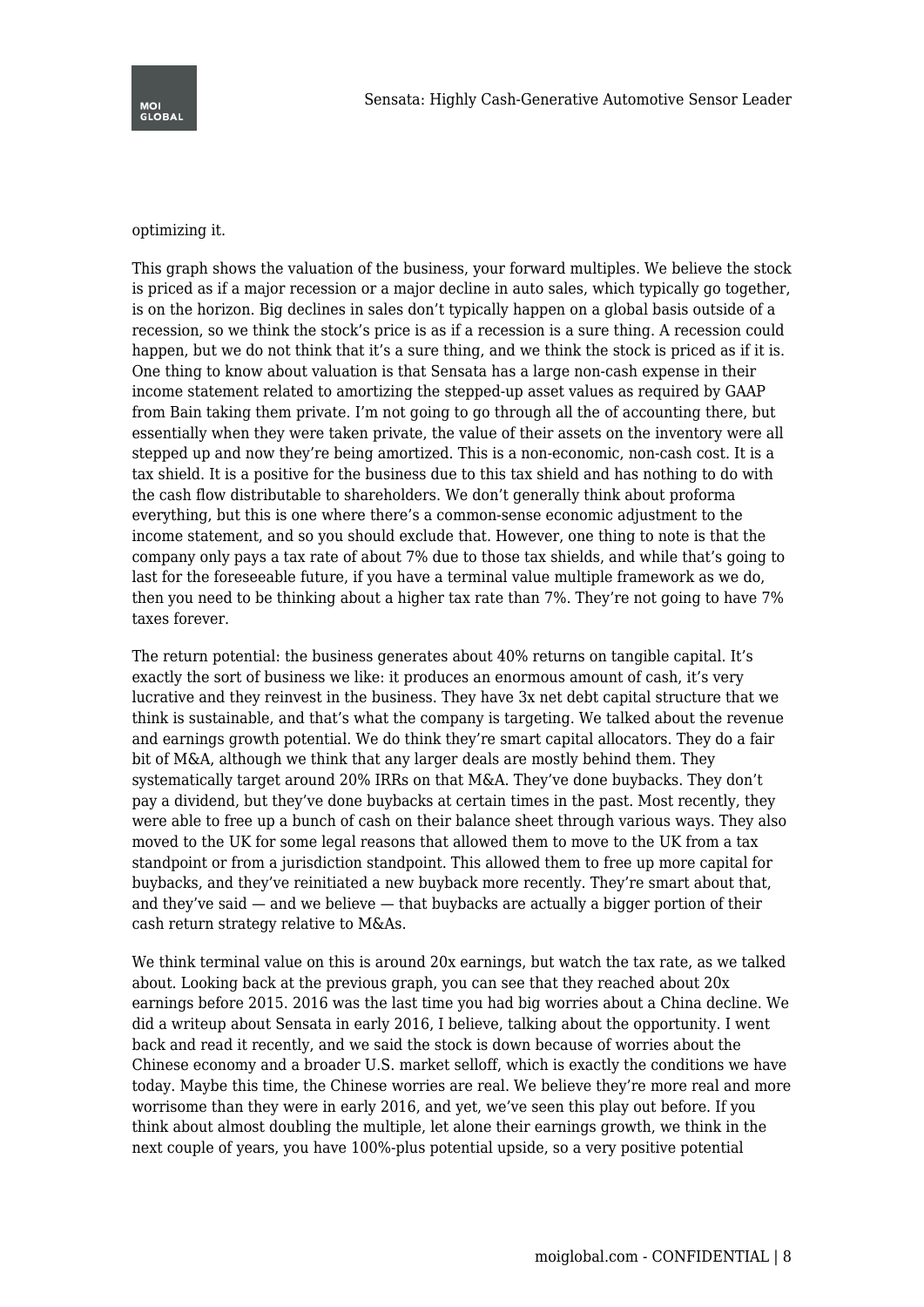

outcome from all of this, and we think the stock is priced to protect you from, at the very least, a mild recession.

*The following are excerpts of the Q&A session with Sean Stannard-Stockton:*

**Q:** Please elaborate on the management, their incentives, and alignment with shareholders.

**A:** It's been a little while since we did the assessment on payment to management, and I'd hate to state something that wasn't accurate. I do know that all of the companies that we invest in, at the very least don't have detrimental incentive structures. The business in the past has had a return on invested capital incentives metric, and I believe they still do, but as I said, I haven't looked at it in a couple of years. We definitely think that management acts in a fully aligned way.

**Q:** What do you think are the key data points to track here to either validate or challenge your thesis over time?

**A:** For us, it's about sensor content per vehicle. That is something that we had thought in the market that the company guided to be in the higher single digits. During that 2015, 2016 industrial recession, heavy off-road vehicles saw significant declines. There was a significant slowdown in sensor content per vehicle. It stayed positive — it never declined. We don't see why that shouldn't grow closer to the higher single-digit numbers again. It's above what management is guiding for. It may be they're being conservative, but what would worry us a lot is if outside of some recessionary conditions, you saw sensor content per vehicle flatlining or growing at low single digits. We definitely wouldn't be as interested in this business if this was not the growth driver. Production is going to be volatile. If there was a global collapse of car sales, that would be very worrisome, but we simply don't see any path over a five-year-plus timeframe under which transportation vehicles are going to go into major decline, with the one caveat, as I talked about, being that autonomous vehicles could reduce the number of total cars in service at any given time, but they would be used up much faster given more miles driven per day or month. Even that wouldn't offset the auto sales all that much.

**Q:** In terms of capital allocation going forward, what would you like to see the management prioritize?

**A:** Right now — share buybacks. Given where the stock is priced, they've been buying back a lot of stock, and so they share that. They've done some larger acquisitions in the past, and those have been smartly done for the most part. We don't think they need to do a lot of bigger acquisitions right now, so we're not looking to them to do that. The one area where they might do more would be in electric vehicles, although it's not like there's electric vehicle sensor companies out there that have portfolios that they could buy to get market share. In fact, most electric vehicles are using sensors that were repurposed from non-auto uses — electric-powered sensors for electric equipment or other industrial things rather than cars. With GIGAVAC, only about 40% is Tesla sensors. The rest is more electrified industrial sensors. They may do some acquisitions in the EV space or in the autonomous space. They did a JV with a company called Quanergy which has LiDAR systems  $-$  LiDAR, if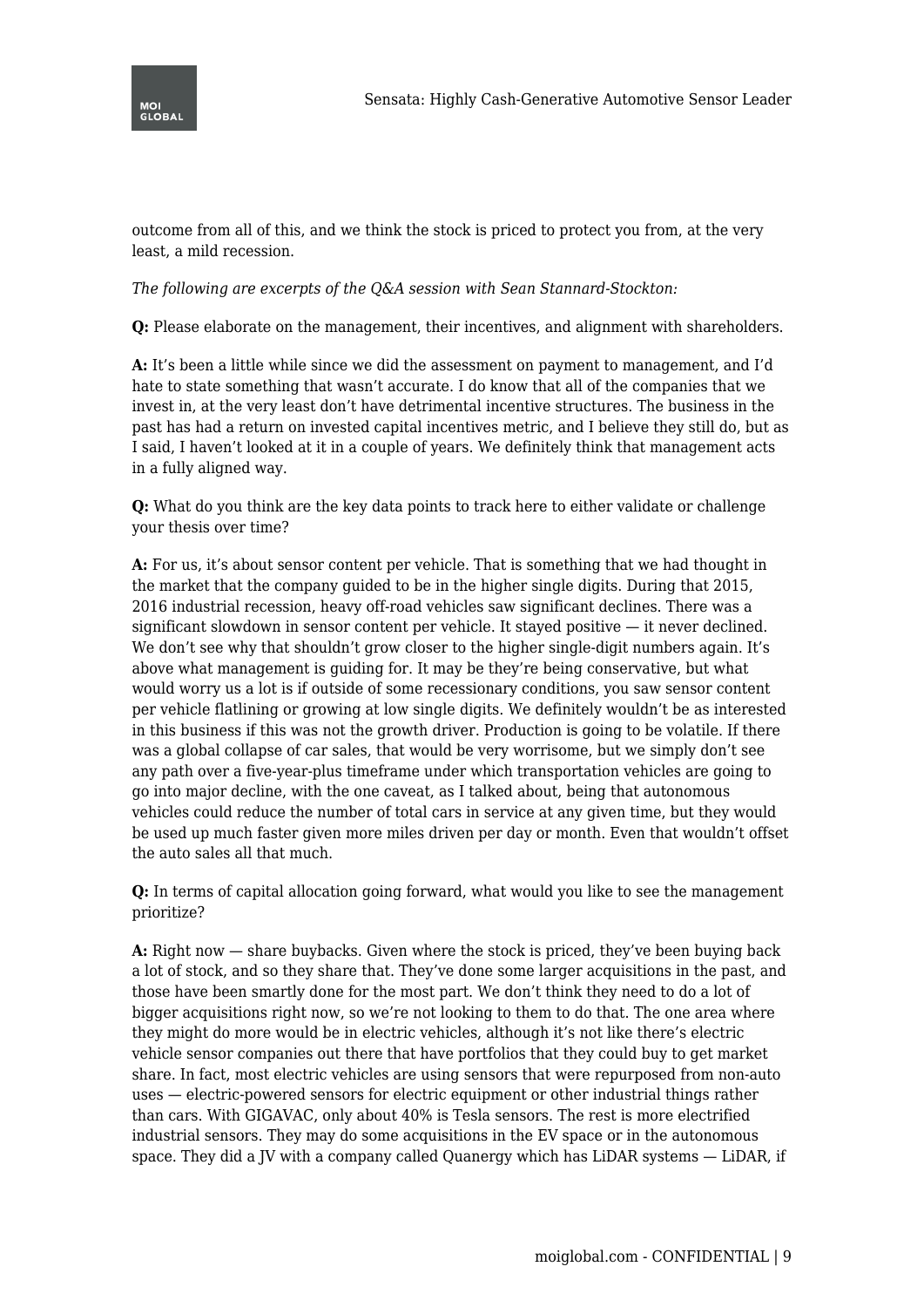

you don't know, is the system that autonomous vehicles use for seeing the world around them. Deals around autonomous and electric vehicles could be something that we view favorably, but of course, it would depend on the terms and what the deal was.

**Q:** In looking at the automotive sector broadly, are you aware of other companies or business models that are similarly attractive?

**A:** Recently, there have been some worries about other sensor companies — Amphenol, TE Connectivity. Both those companies have been trying to increase the amount of sensor revenue that they generate. Generally, those sensors they're talking about are not competitive with Sensata. One thing to be aware of is that there are companies that sell complete auto systems, for example an airbag system, and those systems may have sensors in them. It's not like Sensata's the only company in the world making sensors, so as far as competition is concerned, it's worth paying attention to whether automakers start buying more complete systems which would displace some Sensata sensors, since the system would already include the sensors. We don't think that the auto industry is a particularly good industry to invest in more generally, and there are no other auto suppliers we're involved in. We looked at a couple recently around autonomous vehicles, but much of that doesn't look very competitively advantaged. It looks like it would be a great growth opportunity, but if it plays out, you're going to have a lot of other people come in there. You think about sensors, basically it's just a semi chip, something's that rolled out of Texas Instruments. It's sensing something and sending a signal. The key thing is that doing that under harsh missioncritical conditions is what makes it competitively advantaged. Simply doing it in a big computer, which is something common these days, is not so interesting. If you're looking at a different company, the focus would be what gives them a competitive advantage with the OEMs they're selling to, and we haven't come across too many.

**Q:** Do you think that there are aspects of their technology that could be applied more broadly, perhaps even outside the automotive sector, down the road?

**A:** Yes. We talked about industrial sensing. The whole factory floor is being electrified, and so that's part of the GIGAVAC acquisition. Things like HVAC systems need to become more and more efficient both from an emissions standpoint or environmental standpoint, and in terms of cost controls. They're doing those sorts of things. Some of those things are sold in airplanes. We've been long-time holders of TransDigm that sells parts to airlines. It's a hyper lucrative business, unbelievably so. Certainly, Sensata could drive deeper into that business. I forget the exact numbers, but an airplane has something like 1,000 times more sensors than a car does, which makes sense given its size and complexity. If you think about sensors and the Internet of Things, there's definitely a role for all of this. A lot of that just might be very commodity-based sensors that we wouldn't be interested in Sensata pursuing, but there's got to be different angles as the whole world becomes more interconnected in more rugged environments where Sensata probably has an opportunity to expand their addressable market.